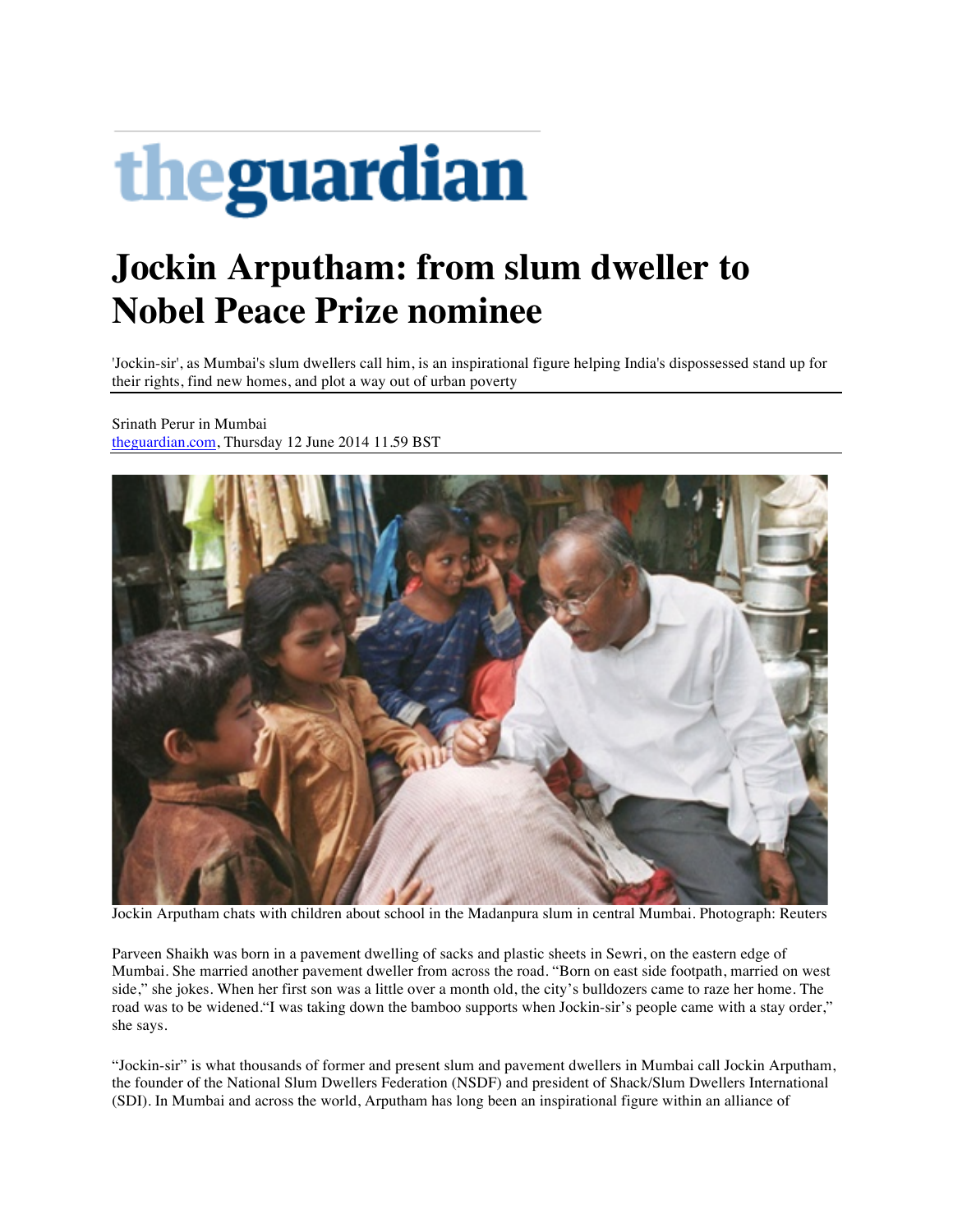organisations helping slum and shack residents to stand up for their rights, find new homes, and plot a way out of urban poverty.

A woman named Kanta from the alliance – which also comprises Mahila Milan (Women Together in Hindi) and SPARC (Society for the Promotion of Area Resource Centres) – came to meet Parveen and her neighbours soon after the demolition was deferred. She wanted the women to participate in a savings scheme by contributing small amounts daily. Kanta was chased away with abuse, but she persisted in coming back and convinced the women to meet Arputham. They softened after meeting him a few times: "We wouldn't bathe for days together, we'd smell, our hair would be wild. No one would come near us, but Jockin-sir would sit with us and eat."

Previously the women, who mostly worked at construction sites or as household help, hadn't been able to save because opening a bank account required proof of address and a guarantor. Squirrelling money away didn't work, Parveen says, because many of the men around were alcoholics who'd "beat it out of us". With the alliance's savings scheme, the women were able to accumulate amounts that would help their families transition into replacement housing, with its bills and maintenance costs.

Six years ago, Parveen and her family moved into a room measuring 225 square feet with a toilet and a bathroom, obtained at no cost through the alliance. Now she works for the organisation, like Kanta, reaching out to women living in slums and on pavements. Her two sons are in middle school; the older wants to be an IAS (Indian Administrative Service) officer, the younger an automobile engineer, and they wish they had a larger house with rooms of their own. "I remind them every day that we came here from the footpath," Parveen says.



Jockin Arputham holds court. Photograph: Srinath Perur

Normally garrulous, she quietens as we walk down a street in Byculla, south Mumbai. The street is dense with pedestrians, scooters, cars and push-carts. The pavements are occupied by people selling clothes under oncecolourful parasols. They used to have people living on them, but this stretch has now been cleared and its inhabitants resettled.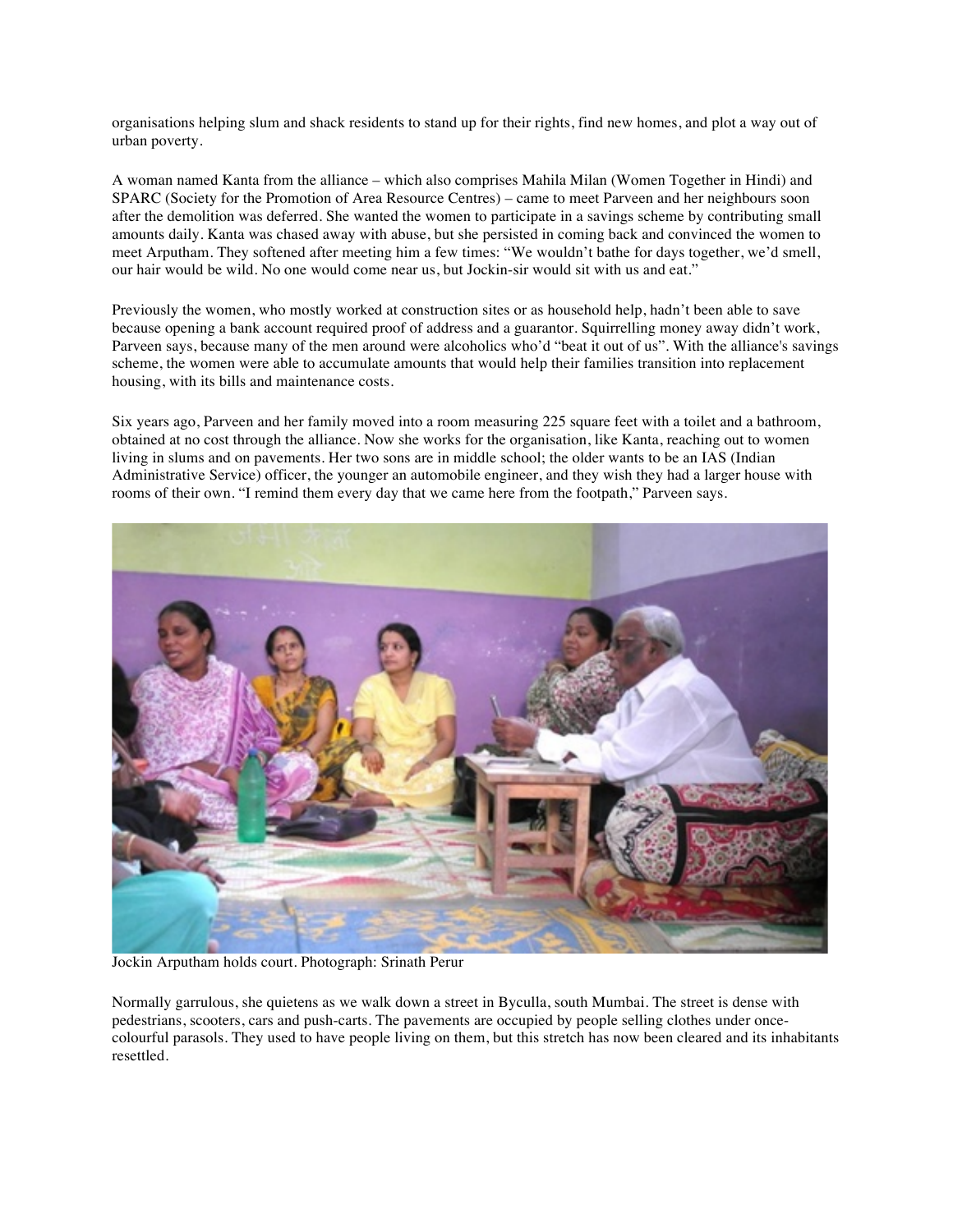Further on, the pavements are packed with shacks built with plywood or sometimes bricks, divided into warrens by pieces of cloth and flimsy partitions. Their fronts are dominated by drums and buckets used to store water and clothes hanging on lines. Some shacks are double-storied, with a ladder leading upwards. On the corner where road meets pavement is a shared open drain with grey sludge, likely the source of the odour in the air. Parveen says it reminds her of how she used to live.

Why do people migrate to cities to live like this? Parveen – whose parents came from a village in rural Bihar before she was born – says if the government provided people with means of sustenance in their villages, they would happily live there. But they're forced to move to cities where there is work, if not housing. Around 65 million Indians live in slums. And in Mumbai, India's most populous city, around 60% of its 12 million people live in slums – defined by the Census of India as being "unfit for human habitation" for a multitude of reasons.

"I am a proud slum-dweller," says Jockin Arputham, 67, sitting in his office on the ground floor of an eight-storey building in a redeveloped portion of the Dharavi slum. He has lived in slums for most of his adult life, working, first in Mumbai and then across the world, to organise slum residents and improve the quality of their lives. His work has won him the Magsaysay award in 2000 and, earlier this year, a nomination for the Nobel Peace Prize, put forward by the Swedish minister for public administration and housing, Stefan Attefall, and supported by ministers from Norway and South Africa.

"There is a war between the urban rich and the urban poor," Arputham says. "And I'm trying to make peace between them." According to him, the upper classes think of slum residents as lazy, criminal elements out to swindle the resources of the city. "It's the opposite," he says. "We are not impinging on resources. We don't take much water, electricity, public transport. We *are* the human resource of the city."

Sometimes, he says, an expensive car, its occupants rendered helpless by truant domestic help, will drive into a slum looking for them. "Their clothes aren't being washed, their food isn't being cooked. City life for the upper middleclass can't survive without domestic help – and where do they come from?" There is no affordable accommodation for them in the city, he points out, causing them to live in slums. The land officially set aside for the homeless in Mumbai, Arputham says, is less than 6%, while the requirement, going by their number, should be closer to 60%. "And you blame slum dwellers for your poor planning."

Those who live on the pavements have it even worse than slum dwellers, says Arputham. "You're lying down with your wife on the footpath and car lights fall on you. What kind of society lives like this? We need to give dignity to human beings."

Only a couple of decades ago, slum and pavement dwellers could be evicted summarily because they were seen as encroachers. Now, owing in large part to his efforts, policy recognises slum residents as valid inhabitants of the city, entitled to compensation and alternative housing.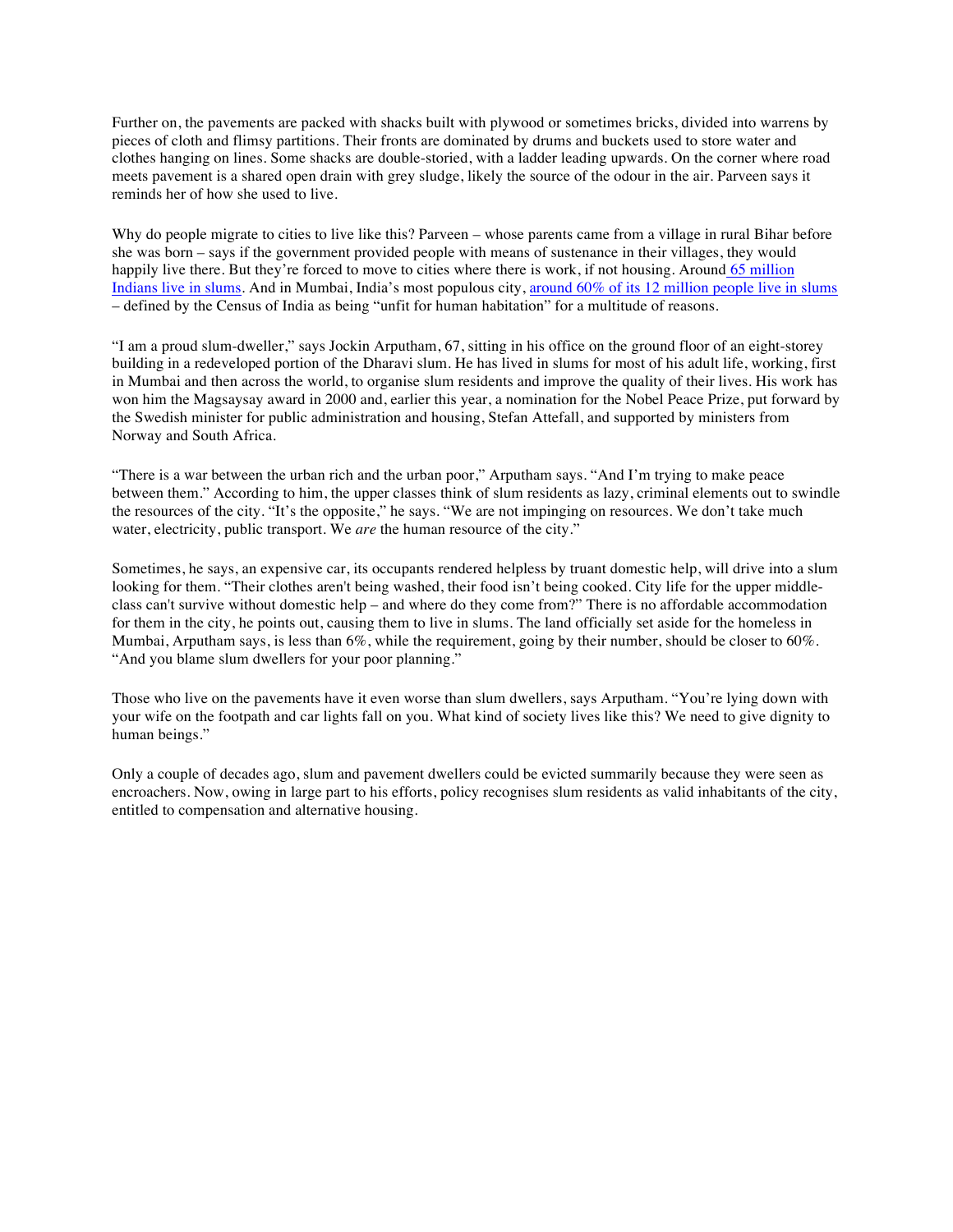

Some shacks in Dharavi slum have two storeys with a ladder to reach the top floor. Photograph: Image Broker/Rex

Arputham was born in Kolar Gold Fields, near Bangalore, in the south of India. He moved to Mumbai when he was 18 to work as a carpenter. Having no place to live in, he began sleeping outside people's houses in Janata Colony, a slum of around 70,000 people in Mankhurd. There was daily wage work to be had at the nearby Bhabha Atomic Research Centre (BARC), where a new reactor was being constructed.

For two days, he worked as a sweeper, offering himself to contractors. Then, seeing that the contractors themselves didn't need any credentials, he started a company called Lift and Shift and began hiring labour to clear garbage, clean the grounds and move machines. This made him relatively well off in the slum. He'd buy sweets and snacks for the children of the colony and ask them to sing for him, which turned into regular musical gatherings. At some of the parents' urging, he began to run an informal night school where, since he hadn't finished school himself, he got the older children to teach the younger ones.

The colony had no garbage collection, which led to a mosquito menace. The municipality had chosen to ignore the settlement, and Arputham took this on. He announced a picnic for which 3,000 children from the community turned up. Each of them was to bring along a bundle of garbage wrapped in a newspaper sheet. The picnic began early in the morning, and the long procession of children was led to the as-yet-unopened municipality office to dispose of their loads. He laughs and claps his hands at the memory: "In half an hour the whole compound was full of garbage."

Later in the day, incensed officials and police came to the colony, and this ultimately led to the municipality beginning regular garbage collection. "That is the first day I tasted the power of community," Arputham says. He went on to construct toilets, build paths, organise work camps, and soon found that he was a leader. Yet he never had a home of his own in the colony – he was taken care of by the community.

In 1970, when the colony received a notice that the land would be cleared for use by BARC, it was natural for Arputham to lead the opposition. "No eviction without alternative" became the slogan, and the movement for the first time united all 1,200 slums in Mumbai. He took the struggle to Delhi in 1975, met political leaders and sat in protest outside Parliament for 18 days before the prime minister Indira Gandhi granted him an audience. He mimics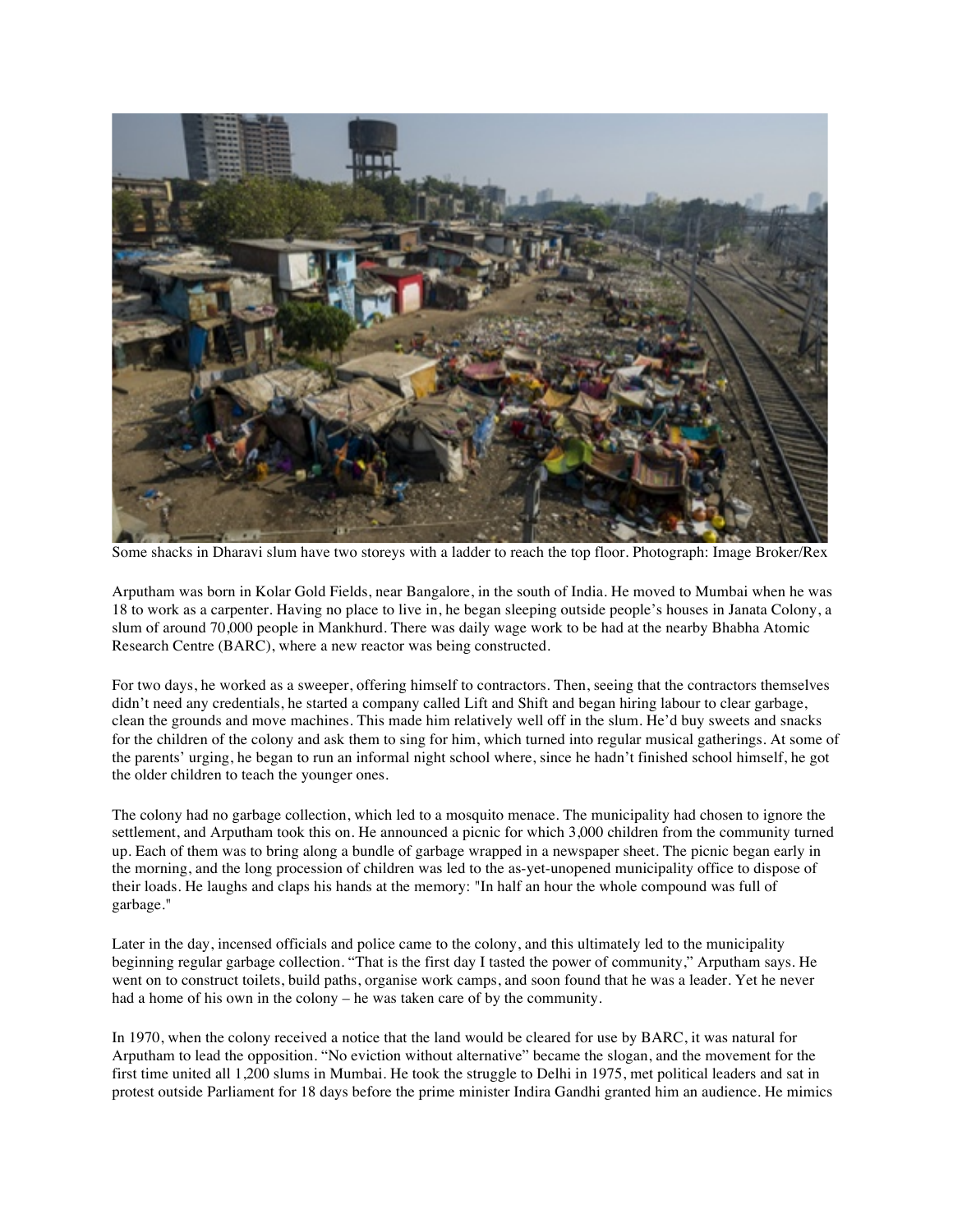her looking at him from above her glasses like a stern headmistress: "What is your problem? Why are you doing this?"

Arputham told her, and returned to Mumbai with a written assurance that the colony would not be cleared. But the prime minister didn't keep her promise. On 17 May 1976, Arputham was arrested. A force of 12,000 policemen stormed the colony and evacuated the 70,000 residents overnight to a swampy area four kilometres away (that turned into another, still extant, slum called Cheetah Camp). BARC would use the cleared land to house 3,000 employees.

Arputham had developed a brand of urban guerilla tactics that he recounts with impish glee: obtaining stay orders that would be shown to the police only at the last minute to cause them maximum inconvenience; dealing with delaying tactics of officials by sending groups of unwashed women whom they'd try to get rid of as quickly as possible; amassing crowds of thousands to paralyse the city; hiding from the police among crowds of women since he's a small-built man, on some occasions even under their sarees.

"I used to stop Bombay city. I never used violence, but I taught people how to be a nuisance." Records say Arputham was arrested more than 60 times. But this was mostly on paper, the police trying to obey instructions from above without risking another protest on the streets.

The struggle for Janata Colony united slum dwellers across India, and brought attention to their summary displacement as cities developed. In 1975, Arputham started the NSDF to protect the rights of slum and pavement dwellers. Over the next decade, court rulings and campaigns changed government policy so that India's cities began to look at providing sanitation, power and water to slums, and replacement housing when slums had to be torn down. Organisations such as SPARC conducted surveys to come up with a cartography of urban poverty – how many people lived in slums, on pavements, by the railway tracks, how long they'd been living there, what basic amenities they had or lacked – that would be the first step towards rehabilitation.



Daily life in Dharavi. Photograph: Divyakant Solanki/EPA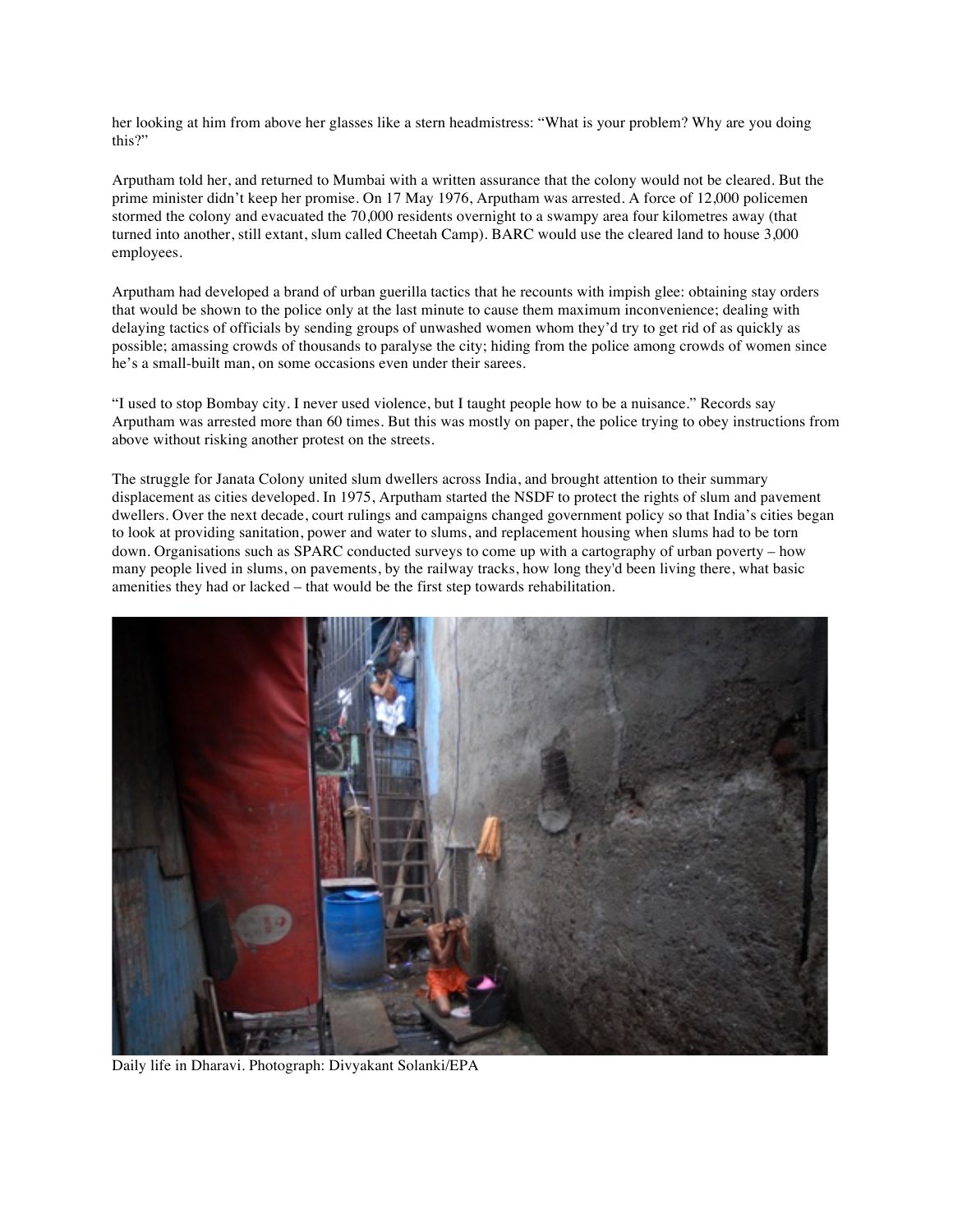It's mid-morning and Arputham is sitting outside an administrative office in a replacement housing unit called Natvar Parikh Compound in the eastern Mumbai suburb of Govandi. Around 7,000 families, including Parveen's, live here in 56 eight-storey buildings. "From 1974 to 1990, the government said there was no land to house the poor," he says. "We developed and demonstrated how non-government land could be used."

The key was to identify land that had been allotted to institutions or to industries in less crowded times, but remained unused. This land in the city could be exchanged for a valuable commodity: the right to develop real estate towards the less-crowded north of the city. An acre of land given to the government for housing would earn the right to develop one acre of built-up area, an instrument that could then be traded in the open market. The compound we're in is an example: 2.3 hectares of land allotted decades ago for industrial use, then traded for TDR (Transferable Development Rights) and converted into housing for the poor.

The buildings are seven storeys of housing plus a ground floor for shops and small businesses that provide employment to some of the people living here. Small units manufacture bangles, handkerchiefs, bags. One of the buildings' common areas has a pile of litter; a resident who's showing me around says, "People here have lived amidst garbage. It takes time to unlearn habits."

The replacement 'houses' are really single rooms with a small toilet and bathroom, 225 square feet in all, provided free of cost to slum and pavement dwellers. These cannot be sold or rented out for 10 years. Among those living here, some are better off than others. Mumtaz Ansari's room has eight people living in it, and has an air-cooler, fridge, TV, washing machine and two almirah cupboards. Another house in the same building has only a few utensils. In another, an old woman who can't see appeals to me to convince her family to get her cataracts operated upon. Her daughter-in-law tells me they just got her a prosthetic leg – her left leg was amputated due to complications of diabetes – and they're waiting till they can afford the cataract surgery, which after all is not essential.

Clearly, beating urban poverty is a precarious project which goes far beyond simply having a roof over one's head. Over the years, the alliance has developed a set of practices and interventions to make the transition easier – many of which revolve around women's leadership and participation. According to Arputham: "Women are smarter. They know everything about everyone in a settlement. And they are natural communicators."

The small savings scheme, run entirely by women, helps develop preparedness for maintaining an establishment. The rooms are usually allotted in the names of women so they are less vulnerable to domestic abuse and familial instability. Care is taken to relocate slum residents within a couple of kilometres of their previous address so that work is not affected. A committee interfaces between residents and the police so both sides aren't harassed. The alliance provides food rations, medicines and cash loans to residents when they have to tide over a difficult period.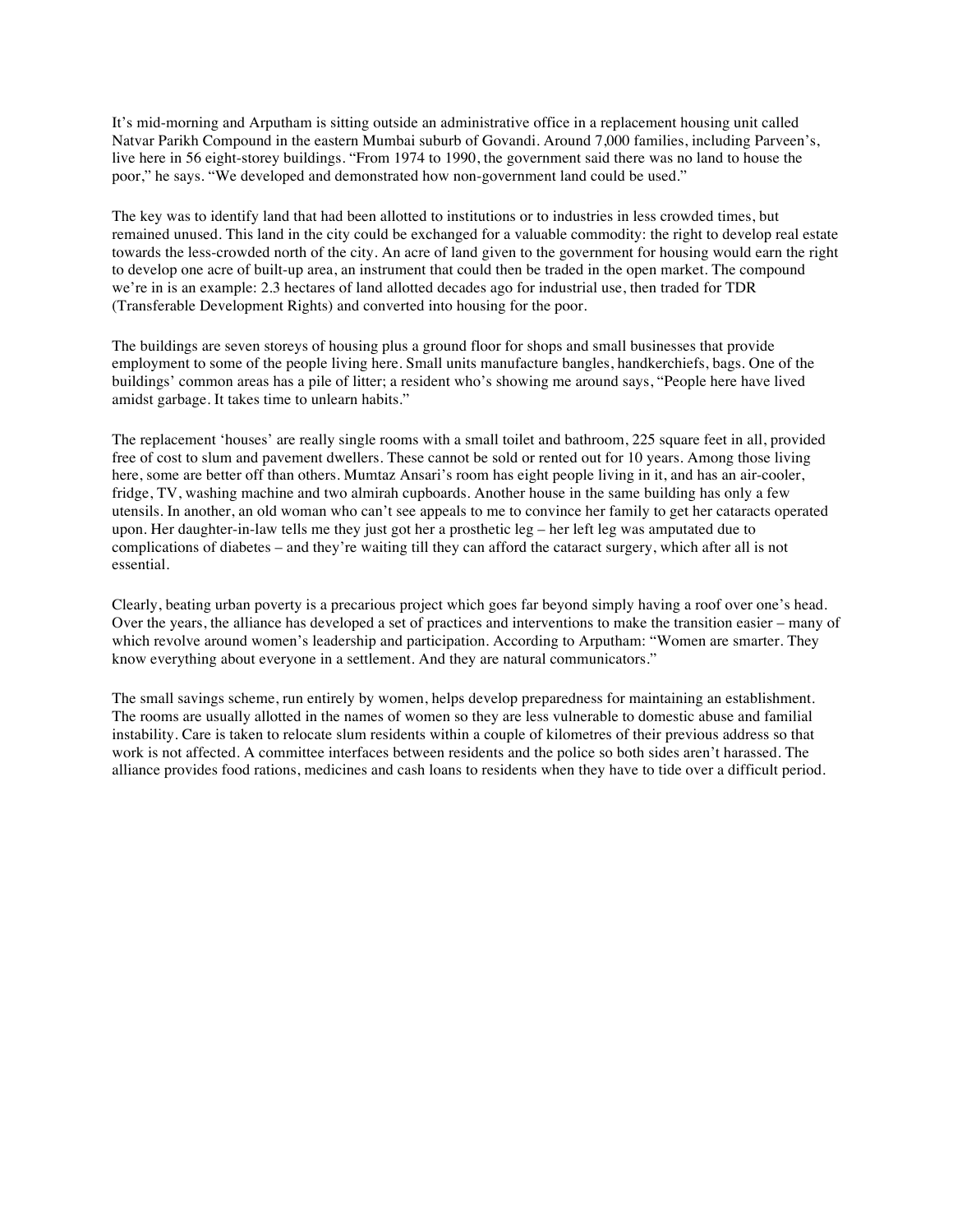

Mumtaz Ansari in the room she shares with seven others. Photograph: Srinath Perur

Arputham and the alliance encourage communities to work from within – which is why so many of its employees are current or former slum residents themselves. Parveen says: "If someone tip-top comes and says, 'I'll give you a house,' the first thought that comes to mind is he's making a fool of you. He'll take photographs, sell them to foreigners, make his money and vanish. But if I go and say, 'I'm your sister, I used to live on the footpath,' they listen."

Arputham says about working on behalf of the poor: "You can't become another rich grabber, another competitor." I ask if he saw the film Slumdog Millionaire. "Oh, no," he exclaims and turns away in disgust. He was invited to a screening but soon walked out. "I couldn't take it. You are exploiting the slum dweller." Later, at an event, Prince Charles happened to introduce him to the film's director, Danny Boyle. "I kicked that fellow," he says (not meaning it literally).

The alliance runs a not-for-profit construction company to undertake slum improvement or rehabilitation projects. One is from the city for construction of toilets in slums: these are paid for by the city, but their construction and maintenance is supervised by women from the community. Most slum and pavement residents in Mumbai use common toilets, and when these are insufficient, go in open areas or by railway tracks. This, in addition to issues of hygiene, leaves residents, especially women, vulnerable to assault.

At BMC Colony, in the northern suburb of Goregaon, Arputham holds a meeting, sitting on the floor at a low table, women in front on him on mats. A new block of toilets with 45 seats has just been constructed here. "Toilets have become a symbol," he says. "Now, ministers come to inaugurate them."

Two women from a slum in Aarey Colony are visiting because they currently go in the open and would like a toilet. Beyond the usual reasons for wanting a toilet, the colony faces an added threat, unusual for a city – leopards. As the city presses upon the neighbouring Sanjay Gandhi National Park, leopards have begun entering settlements and have